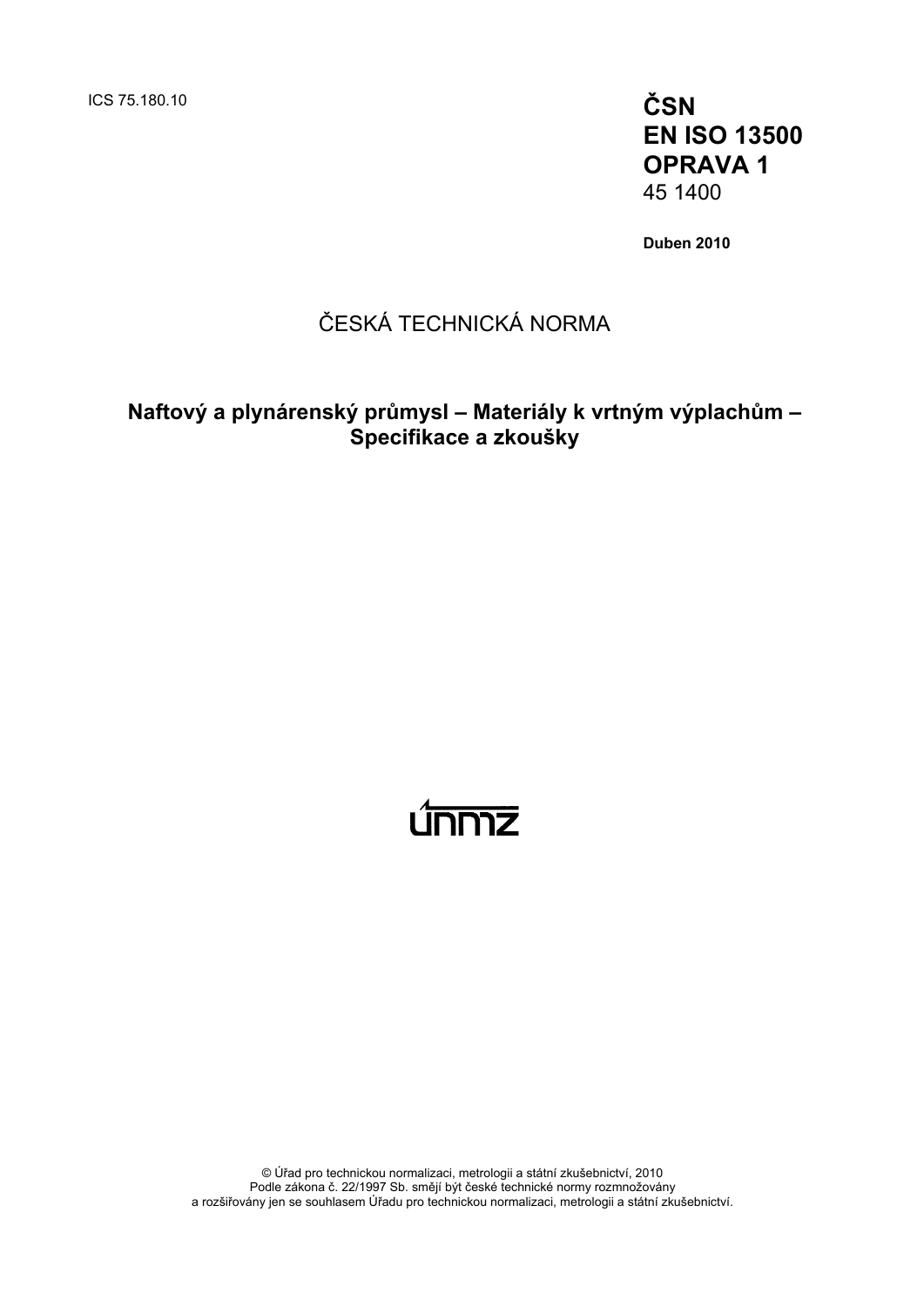ČSN EN ISO 13500/Opr. 1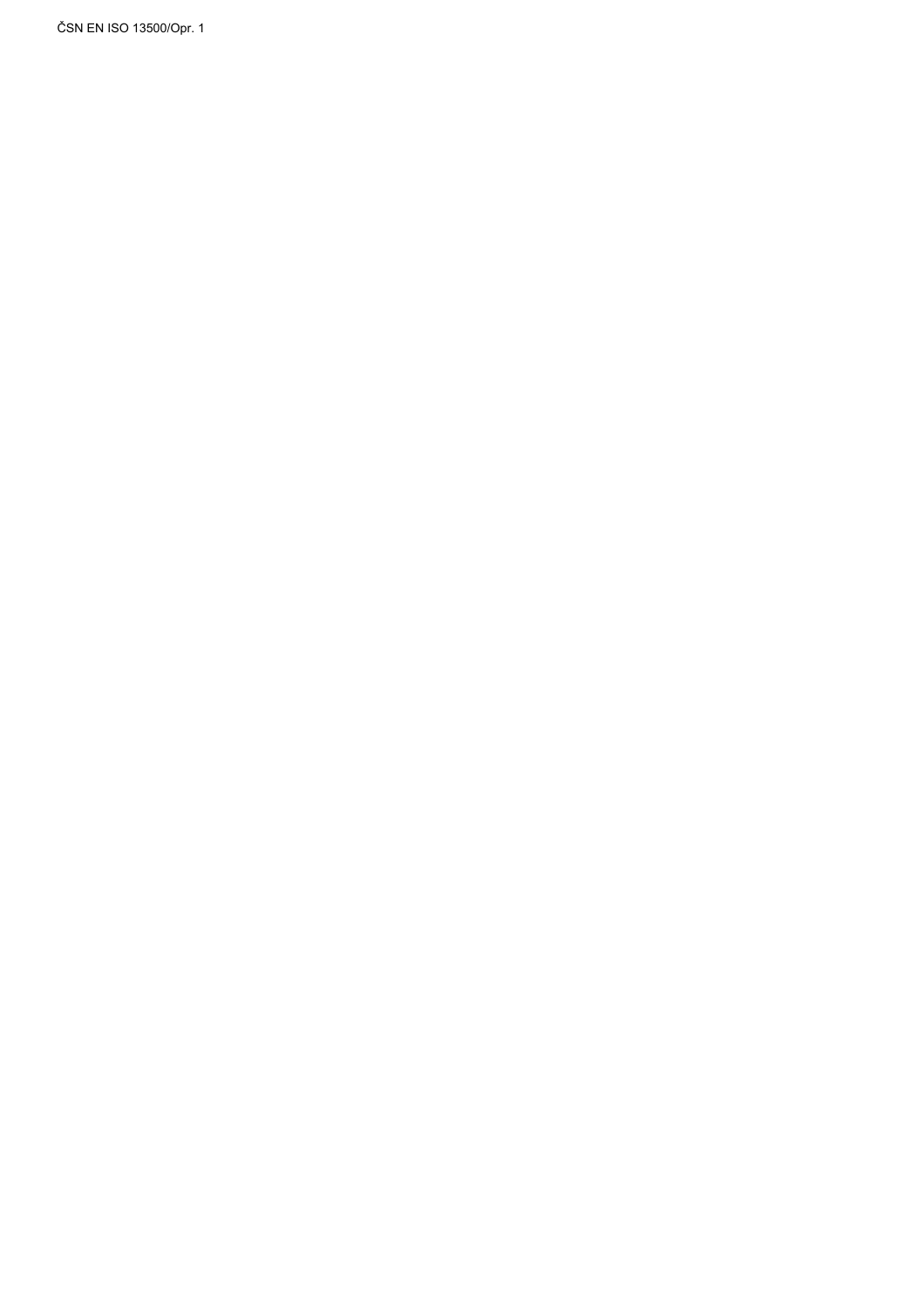### EUROPEAN STANDARD

# **EN ISO 13500:2008/AC**

NORME EUROPÉENNE EUROPÄISCHE NORM

 November 2009 Novembre 2009 November 2009

**ICS** 75.180.10

English version Version Française Deutsche Fassung

 Petroleum and natural gas industries - Drilling fluid materials - Specifications and tests (ISO 13500:2008/Cor 1:2009)

Industries du pétrole et du gaz naturel - Produits pour fluides de forage - Spécifications et essais (ISO 13500:2008/Cor 1:2009)

 Erdöl- und Erdgasindustrie - Bohrspülungen - Spezifikationen und Prüfungen (ISO 13500:2008/Cor 1:2009)

This corrigendum becomes effective on 4 November 2009 for incorporation in the three official language versions of the EN.

Ce corrigendum prendra effet le 4 novembre 2009 pour incorporation dans les trois versions linguistiques officielles de la EN.

Die Berichtigung tritt am 4.November 2009 zur Einarbeitung in die drei offiziellen Sprachfassungen der EN in Kraft.



EUROPEAN COMMITTEE FOR STANDARDIZATION COMITÉ EUROPÉEN DE NORMALISATION EUROPÄISCHES KOMITEE FÜR NORMUNG

**Management Centre: Avenue Marnix 17, B-1000 Brussels** 

© 2009 CEN All rights of exploitation in any form and by any means reserved worldwide for CEN national Members. Tous droits d'exploitation sous quelque forme et de quelque manière que ce soit réservés dans le monde entier aux membres nationaux du CEN.

Alle Rechte der Verwertung, gleich in welcher Form und in welchem Verfahren, sind weltweit den nationalen Mitgliedern von CEN vorbehalten.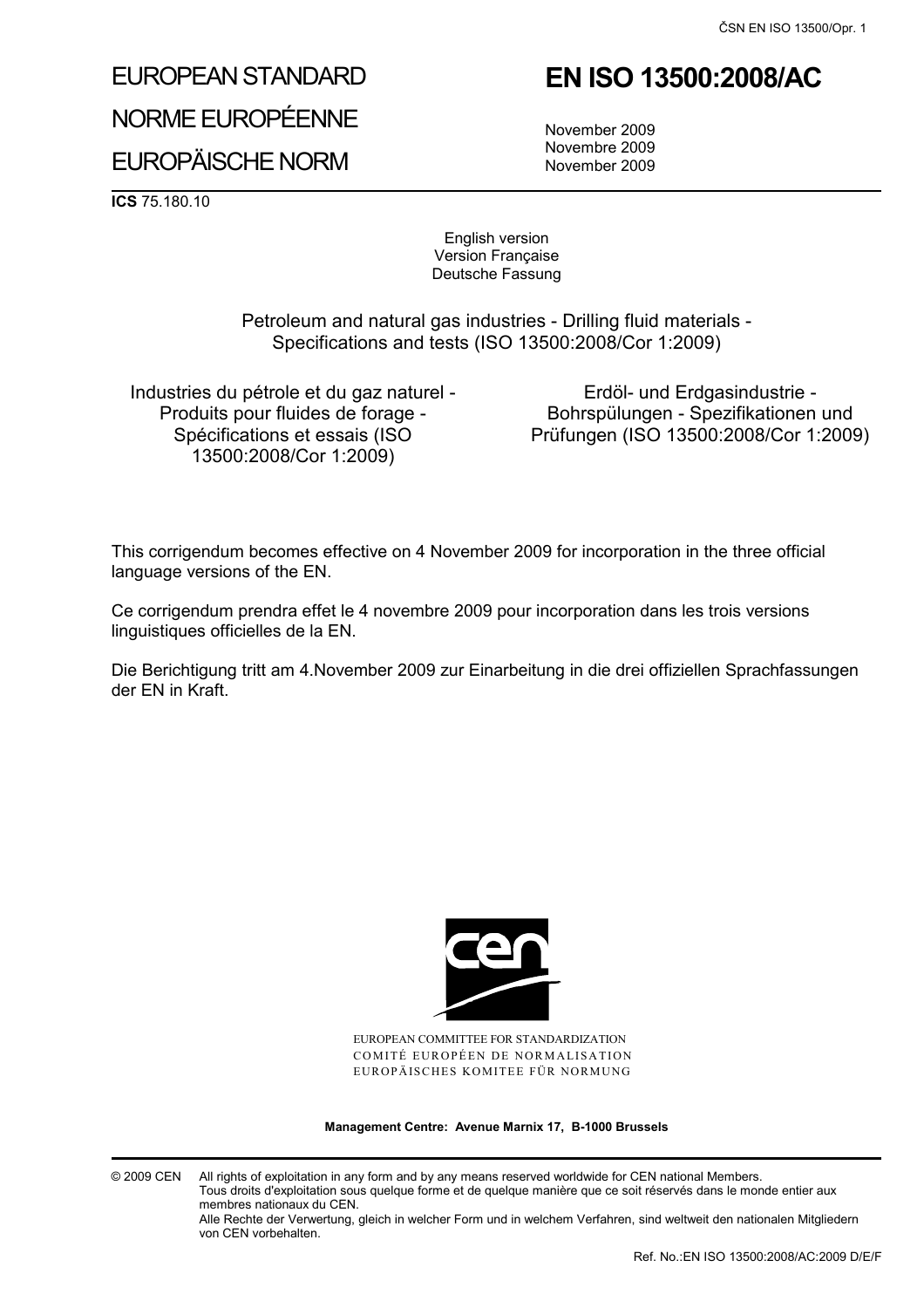ČSN EN ISO 13500/Opr. 1

#### **EN ISO 13500:2008/AC:2009 (E)**

#### **Endorsement notice**

The text of ISO 13500:2008/Cor.1:2009 has been approved by CEN as a European Corrigendum without any modification.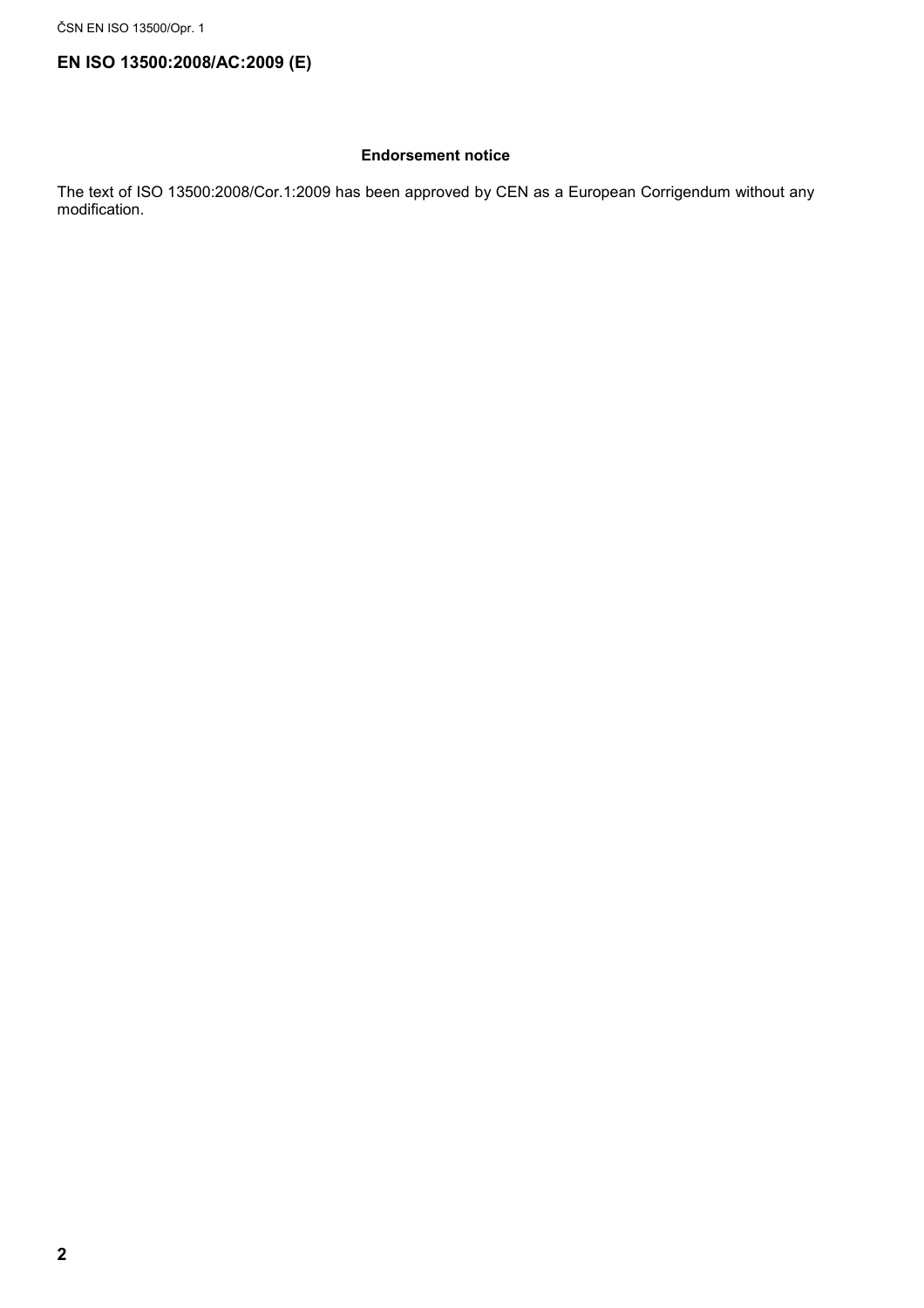

**INTERNATIONAL STANDARD ISO 13500:2008/Cor.1:2009(E)** TECHNICAL CORRIGENDUM 1

Published 2009-07-01

INTERNATIONAL ORGANIZATION FOR STANDARDIZATION • МЕЖДУНАРОДНАЯ ОРГАНИЗАЦИЯ ПО СТАНДАРТИЗАЦИИ • ORGANISATION INTERNATIONALE DE NORMALISATION

## **Petroleum and natural gas industries — Drilling fluid materials — Specifications and tests**

TECHNICAL CORRIGENDUM 1

*Industries du pétrole et du gaz naturel — Produits pour fluides de forage — Spécifications et essais* 

 $\overline{a}$ 

*RECTIFICATIF TECHNIQUE 1*

Technical Corrigendum 1 to ISO 13500:2008 was prepared by Technical Committee ISO/TC 67, *Materials, equipment and offshore structures for petroleum, petrochemical and natural gas industries*, Subcommittee SC 3, *Drilling and completion fluids, and well cements.* 

*Page 90, C.2.3, second calculation:*

Replace the calculation

$$
D_{\mathbf{e}} = 17.5 \sqrt{\frac{0.897 \ 2 \times 10.7}{(4.30 - 1) \times 20}} = 6.6 \ \mu \text{m}
$$

with the following in which the "7" and the "9" have been inverted:

$$
D_{\mathbf{e}} = 17.5 \sqrt{\frac{0.879 \ 2 \times 10.7}{(4.30 - 1) \times 20}} = 6.6 \ \mu \text{m}
$$

©ISO 2009 – All rights reserved